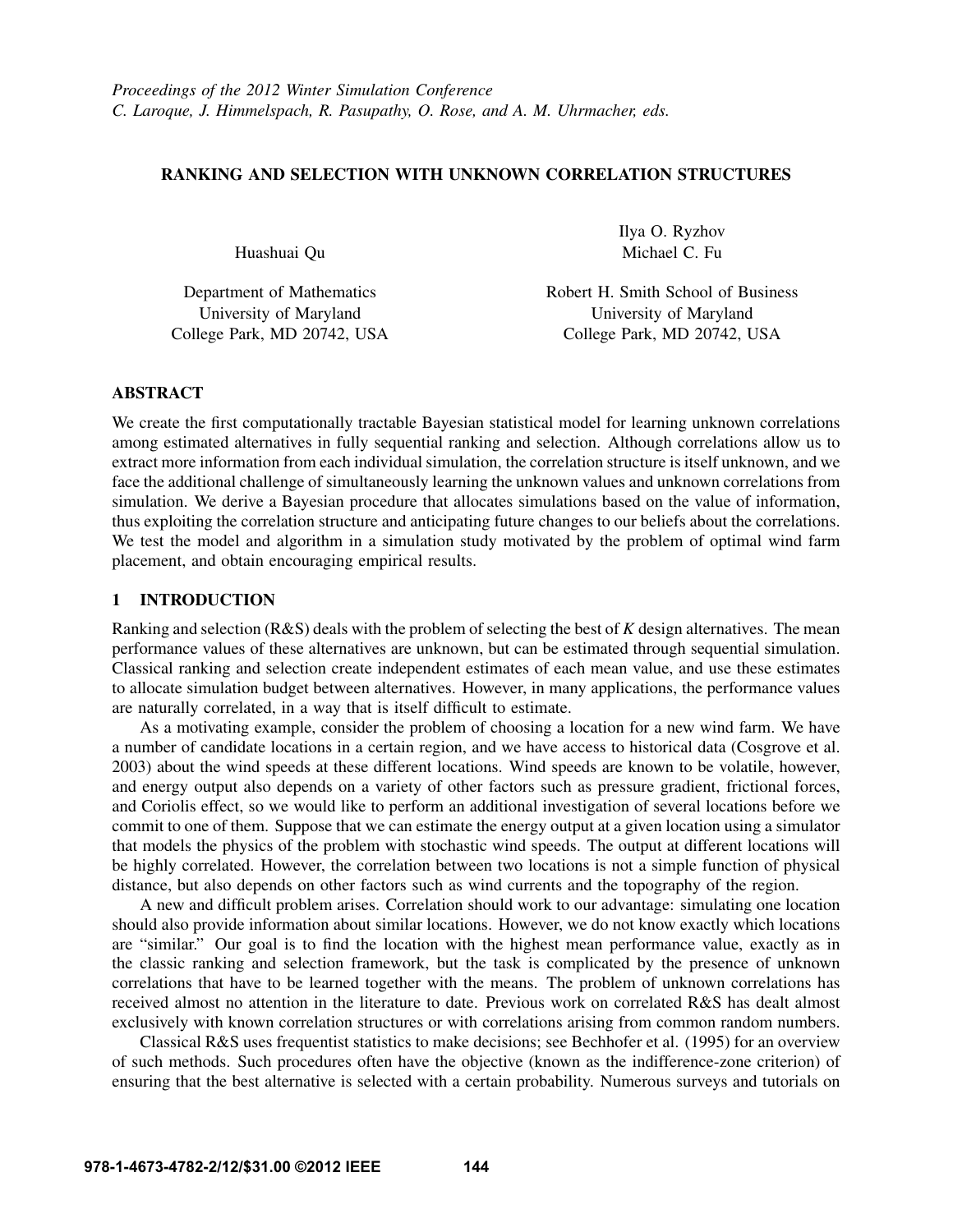indifference-zone selection are available, including Kim and Nelson (2006), Hong and Nelson (2009) and Kim (2013).

A different approach to the same problem uses Bayesian statistics to express the decision-maker's belief about the unknown values. The procedures then make decisions by trading off the estimated value of an alternative against the decision-maker's uncertainty about this estimate. This school of thought, known variously as "value of information" or "knowledge gradient" procedures, goes back to Gupta and Miescke (1996). Chick (2006) surveys the Bayesian approach; see Chick et al. (2010) for an example of more recent work. The method of optimal computing budget allocation (see Chen et al. 2008, or the monograph by Chen and Lee 2010) can also be included in this category, as it allows for Bayesian beliefs. Powell and Ryzhov (2012) provides an up-to-date survey of Bayesian learning techniques.

Correlations have been addressed to some extent in the literature. Most such studies assume that correlations are induced by common random numbers inside the simulator; see e.g., Yang and Nelson (1991) or Nelson and Matejcik (1995). Recent work in the Bayesian setting (Fu et al. 2007; Frazier et al. 2009) allows the decision-maker to have correlated beliefs, so that a single simulation provides information about multiple alternatives. In applications, correlated beliefs significantly improve performance and enable us to solve very large problems (even problems with continuous decision spaces, as in Scott et al. 2010). Yet, there has been almost no work on Bayesian R&S with *unknown* correlation structures. To our knowledge, Chick and Inoue (2001) is the only work of this kind in the simulation literature.

This lack of attention may be due to the difficulty of creating a computationally tractable Bayesian statistical model for learning unknown correlations from observations of individual alternatives. The normal-Wishart distribution is a standard conjugate learning model for situations where each alternative can be sampled simultaneously; however, in our setting, we observe only one alternative at a time. In statistics, this is known as a "missing-data" problem, since we are trying to estimate a multivariate distribution from scalar observations. Statisticians have made a number of attempts to derive conjugate prior distributions for learning models with missing data; examples include Kadane and Trader (1988), Dominici et al. (2000), or a recent work by Triantafyllopoulos (2008). However, most of these models present serious computational difficulties in an R&S setting. Chick and Inoue (2001) uses a tractable prior, but limits decisions to a very particular structure (first screening out some alternatives, then allocating simulations equally among the rest).

We present what we believe to be the first work to address this problem from an R&S standpoint. We create a new Bayesian model for simultaneously learning unknown means and unknown correlation structures on the basis of scalar observations. Although our prior is not exactly conjugate, we create an optimal approximation of conjugacy by minimizing the Kullback-Leibler (KL) divergence between the true posterior and the normal-Wishart distribution (a technique known as density projection). We then derive a new value of information procedure for this new problem setting that requires no more computational effort than an existing procedure for known correlation structures. This paper summarizes our work on this problem and presents simulation experiments motivated by the wind farm placement problem. The numerical results demonstrate that the new procedure is very promising.

This paper is organized as follows. Section 2 describes the problem of R&S with unknown correlation structures and presents our Bayesian learning model. Section 3 introduces the KG policy for choosing simulations and summarizes our study of its properties. Section 4 describes our experiments. Finally, we conclude the paper in Section 5.

# 2 LEARNING UNKNOWN CORRELATION STRUCTURES

We summarize the model and give a sketch of the derivation; the full details for all the results presented in this section can be found in Qu et al. (2012).

Let  $\{1,2,\dots,K\}$  be a set of alternatives. Let  $\hat{Y}$  be a multivariate normal random vector with mean  $\boldsymbol{\mu}$ and covariance matrix  $\Sigma$ . We assume that  $\Sigma$  is invertible and define  $\mathbf{R} = \Sigma^{-1}$  to be the *precision matrix* of  $\hat{Y}$ . The vector  $\hat{Y}$  describes the behavior of *K* alternatives, all observed concurrently. Both  $\mu$  and **R** are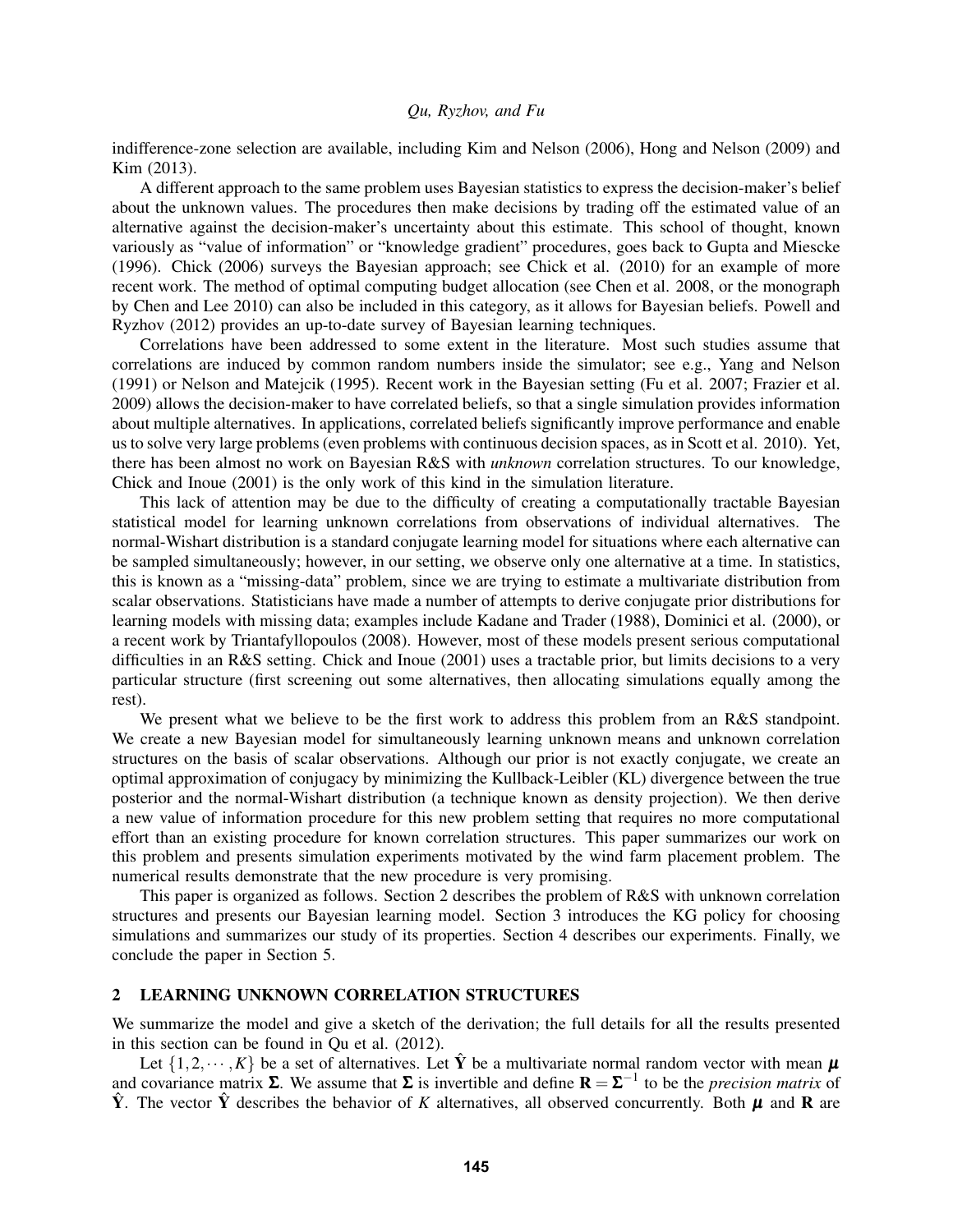unknown to us, and our goal is to discover the alternative *x* with the largest underlying mean  $\mu_x$ . Let  $\hat{y}_x$  be a scalar random variable following the marginal distribution of the *x*th component of  $\hat{Y}$ . We view  $\hat{y}_x$  as the output of a stochastic simulation of the behavior of the *x*th alternative. The sampling distribution given  $\mu$ and  $\bf{R}$  is univariate normal with probability density function

$$
p(\hat{\mathbf{y}}_x|\boldsymbol{\mu}, \mathbf{R}) \propto \left| e'_x \mathbf{R}^{-1} e_x \right|^{-\frac{1}{2}} \exp \left\{ -\frac{1}{2} (\hat{\mathbf{y}}_x - \boldsymbol{\mu}_x)' (e'_x \mathbf{R}^{-1} e_x)^{-1} (\hat{\mathbf{y}}_x - \boldsymbol{\mu}_x) \right\},\tag{1}
$$

where  $e_x = (0, \ldots, 1, \ldots, 0)$  is a  $K \times 1$  vector, with 1 at the *x*th component, and 0 at others. Here the prime denotes transpose. We write (1) in terms of the kernel of the probability density, omitting a normalizing constant.

Correlations between alternatives are incorporated into the non-diagonal precision matrix **. Therefore,** it is logical to suppose that a single observation  $\hat{y}_x$  should also provide some information about other alternatives  $x' \neq x$  that are correlated with *x*. Unfortunately, the exact correlation structure is unknown, so we do not know how much extra information is provided.

#### 2.1 Learning Model

We adopt the Bayesian view, where the unknown  $\mu$  and  $\bf{R}$  are viewed as a random vector and a random matrix respectively. Their distribution represents the decision-maker's prior beliefs about the unknown quantities. We assume that

$$
\mu | \mathbf{R} \sim \mathcal{N}_K(\mathbf{\theta}, q\mathbf{R}), \quad \mathbf{R} \sim \mathcal{W}_K(b, \mathbf{B}).
$$

This notation means that  $\bf{R}$  is a random matrix following a Wishart distribution, whereas  $\mu$  is multivariate normal conditional on **R**. The Wishart distribution (see e.g., Gupta and Nagar 2000 for a detailed discussion) is parametrized by a scalar *b* and a  $K \times K$  matrix **B**, with the density

$$
p(\mathbf{R}) = \frac{1}{Z(b, \mathbf{B})} |\mathbf{R}|^{\frac{b-K-1}{2}} \exp \left\{-\frac{1}{2} \operatorname{tr}(\mathbf{B} \mathbf{R})\right\},\,
$$

where

$$
Z(b, \mathbf{B}) = \pi^{\frac{K(K-1)}{4}} \left| \frac{\mathbf{B}}{2} \right|^{-\frac{b}{2}} \prod_{i=1}^{K} \Gamma\left(\frac{b+1-i}{2}\right)
$$

is a normalization constant. Therefore the joint prior distribution of  $\mu$  and **R** is

$$
p(\boldsymbol{\mu}, \mathbf{R}) = \frac{1}{Z(b, \mathbf{B})} |\mathbf{R}|^{\frac{b-K-1}{2}} \exp \left\{-\frac{1}{2} \text{tr}(\mathbf{B} \mathbf{R})\right\} \left(\frac{q}{2\pi}\right)^{\frac{K}{2}} |\mathbf{R}|^{\frac{1}{2}} \exp \left\{-\frac{q}{2}(\boldsymbol{\mu} - \boldsymbol{\theta})' \mathbf{R}(\boldsymbol{\mu} - \boldsymbol{\theta})\right\},
$$

where the vector  $\boldsymbol{\theta}$  and scalar *q* are additional parameters. If we could observe the entire vector  $\hat{\mathbf{Y}} \sim \mathcal{N}_K(\boldsymbol{\mu},\mathbf{R})$ , standard results from Bayesian analysis (DeGroot 2004) tell us that the posterior density

$$
p(\boldsymbol{\mu}, \mathbf{R} | \hat{\mathbf{Y}}) = \frac{p(\hat{\mathbf{Y}} | \boldsymbol{\mu}, \mathbf{R}) p(\boldsymbol{\mu}, \mathbf{R})}{\iint p(\hat{\mathbf{Y}} | \boldsymbol{\mu}, \mathbf{R}) p(\boldsymbol{\mu}, \mathbf{R}) d\boldsymbol{\mu} d\mathbf{R}}
$$

would also be a normal-Wishart distribution with parameters

$$
q^* = q + 1,\tag{2}
$$

$$
b^* = b + 1,\tag{3}
$$

$$
\boldsymbol{\theta}^* = \frac{q\boldsymbol{\theta} + 1}{q+1},\tag{4}
$$

$$
\mathbf{B}^* = \mathbf{B} + \frac{q}{q+1}(\boldsymbol{\theta} - \hat{\mathbf{Y}})(\boldsymbol{\theta} - \hat{\mathbf{Y}})'.
$$
 (5)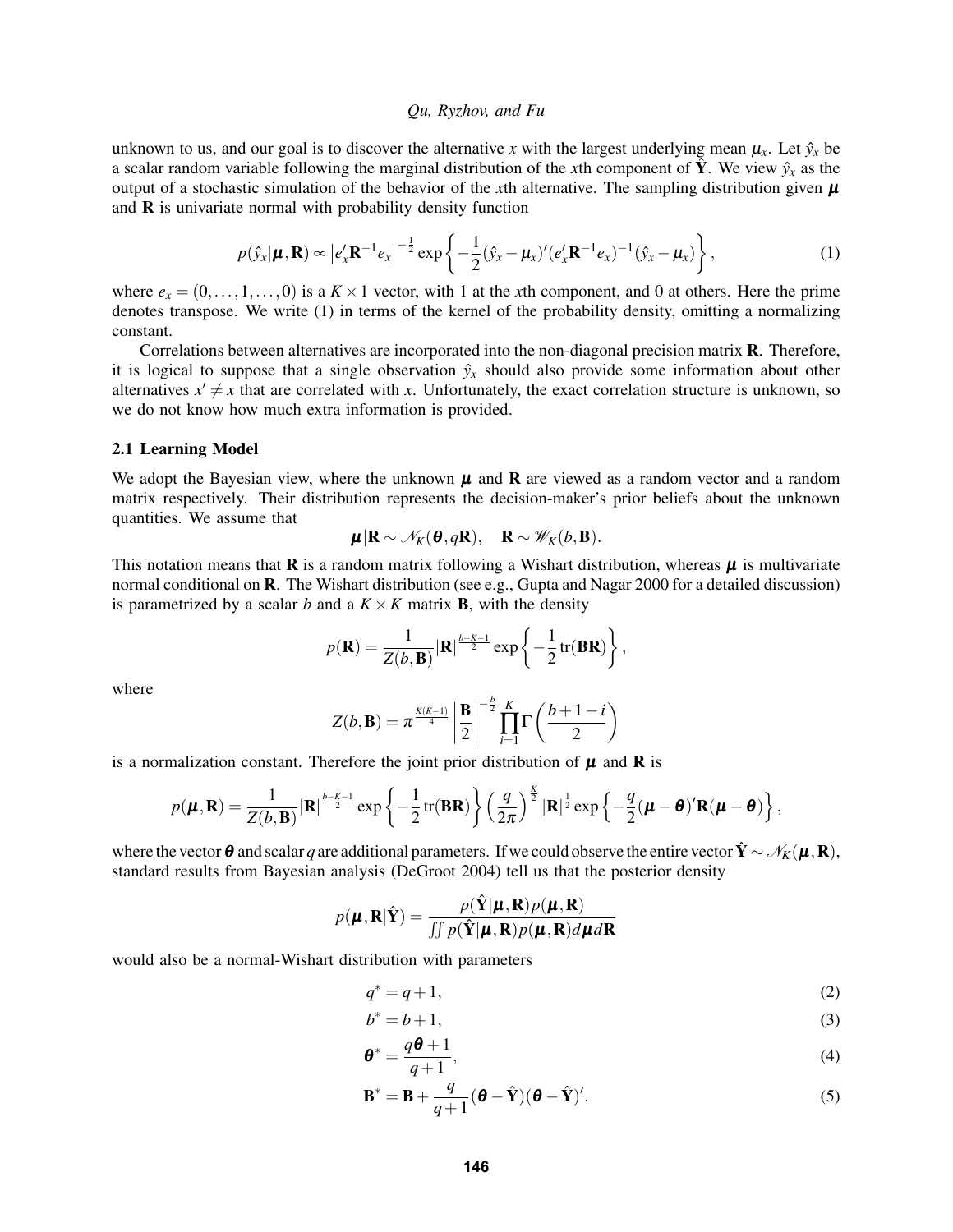This property is known as *conjugacy* of the normal-Wishart prior and the normal sampling distribution.

Now suppose we sample from alternative *x* only (as is common in fully sequential R&S), collecting observation  $\hat{y}_x \sim \mathcal{N}(\mu_x, e'_x \mathbf{R}^{-1} e_x)$ . Applying Bayes' rule, the joint posterior distribution of  $\mu$  and  $\mathbf{R}$ , given the observation  $\hat{y}_x$ , can be written as

$$
p(\boldsymbol{\mu}, \mathbf{R} | \hat{y}_x) \propto \frac{1}{Z(b, \mathbf{B})} |\mathbf{R}|^{\frac{b-K-1}{2}} \exp \left\{-\frac{1}{2} \text{tr}(\mathbf{B} \mathbf{R})\right\} \left(\frac{q}{2\pi}\right)^{\frac{K}{2}} \cdot |\mathbf{R}|^{\frac{1}{2}} \exp \left\{-\frac{q}{2}(\boldsymbol{\mu} - \boldsymbol{\theta})' \mathbf{R}(\boldsymbol{\mu} - \boldsymbol{\theta})\right\} (2\pi \mathbf{R}^{-1})_{xx}^{-\frac{1}{2}} \exp \left\{-\frac{1}{2} (\mathbf{R}^{-1})_{xx}^{-1} (\hat{y}_x - \mu_x)^2\right\}.
$$
 (6)

Factoring the distribution in (6) into the conditional distribution of  $\mu$  given **R** and the marginal distribution of **R**, we observe that the conditional distribution of  $\mu$  given **R** is a multivariate normal distribution, but the marginal distribution of  **is no longer a Wishart distribution.** 

The distribution in (6) presents computational difficulties. If we can no longer observe the entire vector  $\hat{Y}$ , the conjugacy property is lost. The non-conjugacy of our prior distribution makes it difficult to develop sequential simulation procedures, which rely on our ability to compactly represent our uncertainty with a small number of parameters. Instead of working with (6) directly, we force conjugacy with the density projection technique. We replace the posterior in (6) by a normal-Wishart distribution whose parameters are chosen to resemble the true posterior as closely as possible, in the sense of minimizing the Kullback-Leibler (KL) divergence.

Let  $\xi(\mu, R)$  be a distribution from the normal-Wishart family such that

$$
\mu | \mathbf{R} \sim \mathcal{N}_k(\boldsymbol{\theta}^*, q^* \mathbf{R}), \quad \mathbf{R} \sim \mathscr{W}_K(b^*, \mathbf{B}^*).
$$

Define  $\mathscr{D}(\xi | p)$  to be the Kullback-Leibler (KL) divergence between  $p(\mu, \mathbf{R} | \hat{y}_x)$  and  $\xi(\mu, \mathbf{R})$ , which is given by

$$
\mathscr{D}(\xi|p) = \mathbb{E}_{\xi} \left( \log \frac{\xi(\boldsymbol{\mu}, \mathbf{R})}{p(\boldsymbol{\mu}, \mathbf{R}|y_x)} \right),\tag{7}
$$

where  $\mathbb{E}_{\xi}[\cdot]$  is the expectation with respect to  $\xi(\mu, R)$ . This quantity is used to measure the "distance" between the distributions ξ and *p*. Lower KL divergence suggests that there is more similarity between the two distributions. We wish to find

$$
(q^*,b^*,\boldsymbol{\theta}^*,\mathbf{B}^*) = \operatorname{argmin} \mathbb{E}_{\xi} \left[ \mathscr{D}(\xi|p) \right],
$$

the set of parameters that project (according to KL divergence) the normal-Wishart distribution on the true posterior in (6).

**Proposition 1** The KL divergence  $\mathcal{D}(\xi | p)$  defined in (7) can be expressed as

$$
\mathscr{D}(\xi|p) = \frac{b^* - b}{2} \left( -\log|\mathbf{B}^*| + \sum_{i=1}^K \psi\left(\frac{b^* - i + 1}{2}\right) \right) - \frac{b^*K}{2} + \frac{b^*}{2} \text{tr}\left(\mathbf{B}(\mathbf{B}^*)^{-1}\right) + \log \frac{Z(b, \mathbf{B})}{Z(b^*, \mathbf{B}^*)} + \frac{1}{2} \left[ K \log \frac{q^*}{q} + K \frac{q}{q^*} + q(\boldsymbol{\theta} - \boldsymbol{\theta}^*)' b^*(\mathbf{B}^*)^{-1}(\boldsymbol{\theta} - \boldsymbol{\theta}^*) \right] + \frac{1}{2} \log \mathbf{B}_{xx}^* - \frac{1}{2} \psi\left(\frac{b^* - K + 1}{2}\right) + \frac{1}{2q^*} + \frac{1}{2} (\hat{y}_x - \boldsymbol{\theta}_x^*)^2 \frac{b^* - K + 1}{\mathbf{B}_{xx}^*} + C,
$$

where  $\psi(x) = d \ln \Gamma(x) / dx$  is the digamma function and *C* is some constant.

Using Proposition 1, we summarize the results in the following theorem.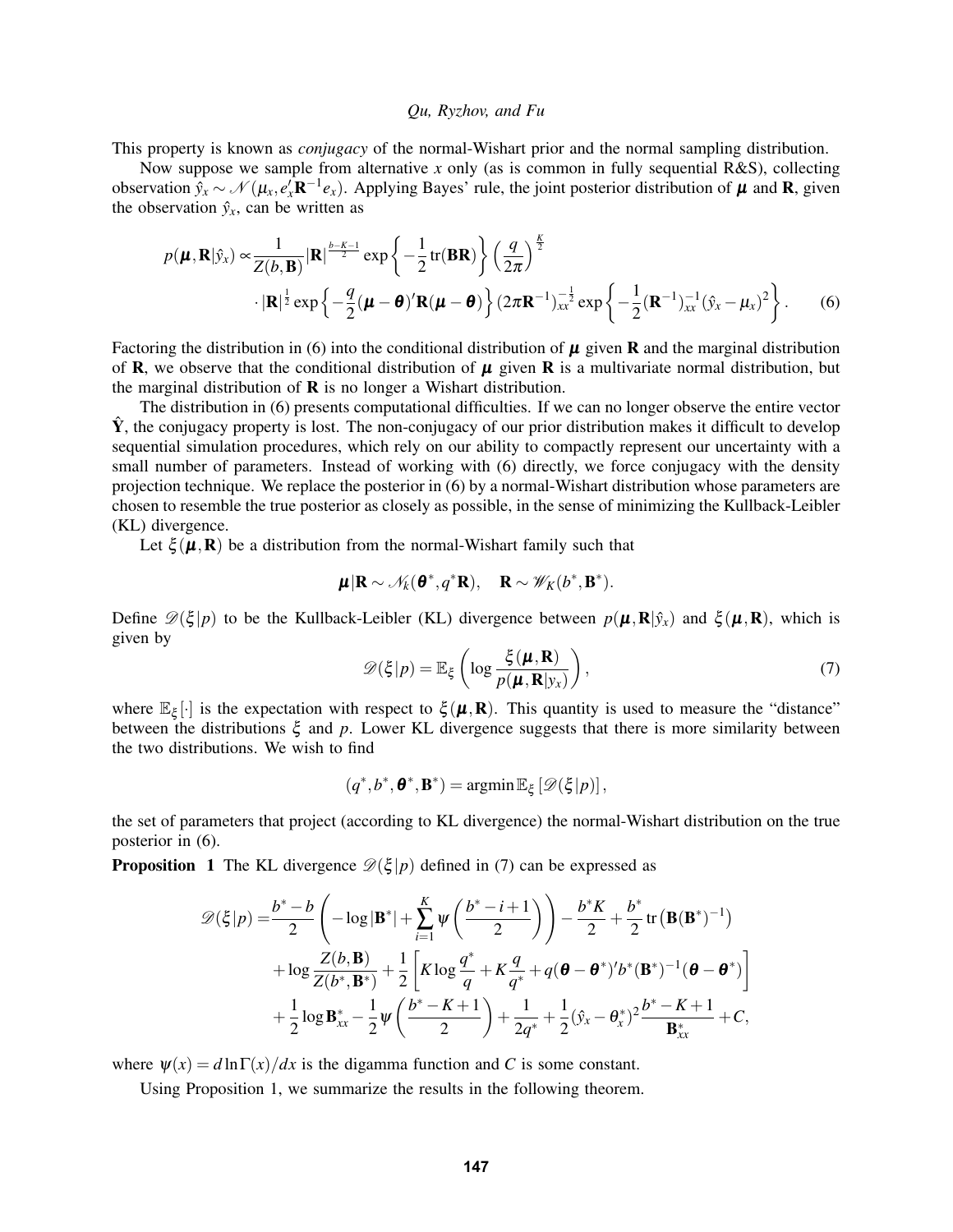**Theorem 2** The normal-Wishart distribution that minimizes the KL divergence  $\mathcal{D}(\xi | p)$  defined in (7) has the parameters

$$
q^* = q + \frac{1}{K},\tag{8}
$$

$$
b^* = b + \Delta b,\tag{9}
$$

$$
\mathbf{\theta}^* = \left( qb^*(\mathbf{B}^*)^{-1} + \frac{b^* - K + 1}{e'_x \mathbf{B}^* e_x} e'_x \right)^{-1} \left( qb^*(\mathbf{B}^*)^{-1} \mathbf{\theta} + \frac{b^* - K + 1}{e'_x \mathbf{B}^* e_x} \hat{\mathbf{y}}_x e_x \right),\tag{10}
$$

$$
\mathbf{B}^* = \mathbf{B} + \frac{\Delta b}{b} \mathbf{B} + \left(\frac{b^*}{b+1}\right) \left(\frac{q}{\frac{qb^*}{b^*-K+1}+1} \frac{(\hat{y}_x - \theta_x)^2}{B_{xx}^2} - \frac{1}{bB_{xx}}\right) \mathbf{B} e_x e_x' \mathbf{B}.
$$
 (11)

Using the Sherman-Morrison-Woodbury formula (see e.g., Golub and Van Loan 1996), we can rewrite (10) without inverse matrices as

$$
\boldsymbol{\theta}^* = \boldsymbol{\theta} + \frac{\hat{y}_x - \theta_x}{\frac{q b^*}{b^* - K + 1} B_{xx} + B_{xx}} \mathbf{B} e_x.
$$
 (12)

The most crucial aspect of (12) is that a single scalar observation is now used to update the entire posterior mean vector through the matrix B. Similar behavior occurs in the Kalman filter-like update used by Frazier et al. (2009) in the case of known correlation structures. In that setting, the update incorporates both the variance of the current belief and the known variance of the observations. However, when the correlation structure is unknown, the matrix  $\bf{B}$  is used to estimate both variances.

The parameter  $q$  in the prior distribution is not a prior sample size; it is intended to be a reflection of prior precision relative to the sample size that is tunable by the researcher or practitioner to reflect prior confidence. It increases by  $1/K$ , analogously to the result for complete observations in (2), where a single vector sample increases *q* by 1. When we only sample from one alternative, the confidence parameter should be increased by 1/*K*.

The parameter *b* is also increased by 1 when we have complete observations. However, when we sample from only one alternative, the increment  $\Delta b$  actually depends on  $(q, b, \hat{y}_x, \theta_x, B_{xx})$ . The quantity  $\Delta b$ does not have a closed-form expression, but can easily be obtained numerically via a bisection procedure on the interval [0,1]. However, we have observed in our experiments that the optimal values of ∆*b* are smaller than  $1/K$  and approach  $1/K$  asymptotically over time.

#### 2.2 Predictive Distribution

The predictive distribution of  $\hat{y}_x$  represents the decision-maker's beliefs about the next observation given the prior distribution on the unknown parameters. In Section 3, we introduce a policy that uses the predictive distribution to look ahead to the outcome of a simulation decision. In preparation for this discussion, we now summarize the predictive distribution for the normal-Wishart model.

We provide the definition of the multivariate *t* distribution for completeness (Kotz and Nadarajah 2004). **Definition 1** A *p*-dimensional random vector  $X = (X_1, \ldots, X_p)$  is said to have the *p*-variate *t* distribution with degrees of freedom  $v$ , mean vector  $\mu$ , and correlation matrix **R** if its joint pdf is given by

$$
f(\mathbf{x}) = \frac{\Gamma((\nu + p)/2)}{(\pi \nu)^{p/2} \Gamma(\nu/2) |\mathbf{R}|^{1/2}} \left[1 + \frac{1}{\nu} (\mathbf{x} - \boldsymbol{\mu})' \mathbf{R}^{-1} (\mathbf{x} - \boldsymbol{\mu})\right]^{(\nu + p)/2}.
$$

The predictive distribution of  $\hat{y}_x$  follows from the following two lemmas.

**Lemma** 3 The predictive distribution of a complete observation  $\hat{Y}$  is a multivariate *t* distribution with *b*−*K* + 1 degrees of freedom, mean vector  $\theta$  and correlation matrix  $(q+1)\mathbf{B}/q(b-K+1)$ .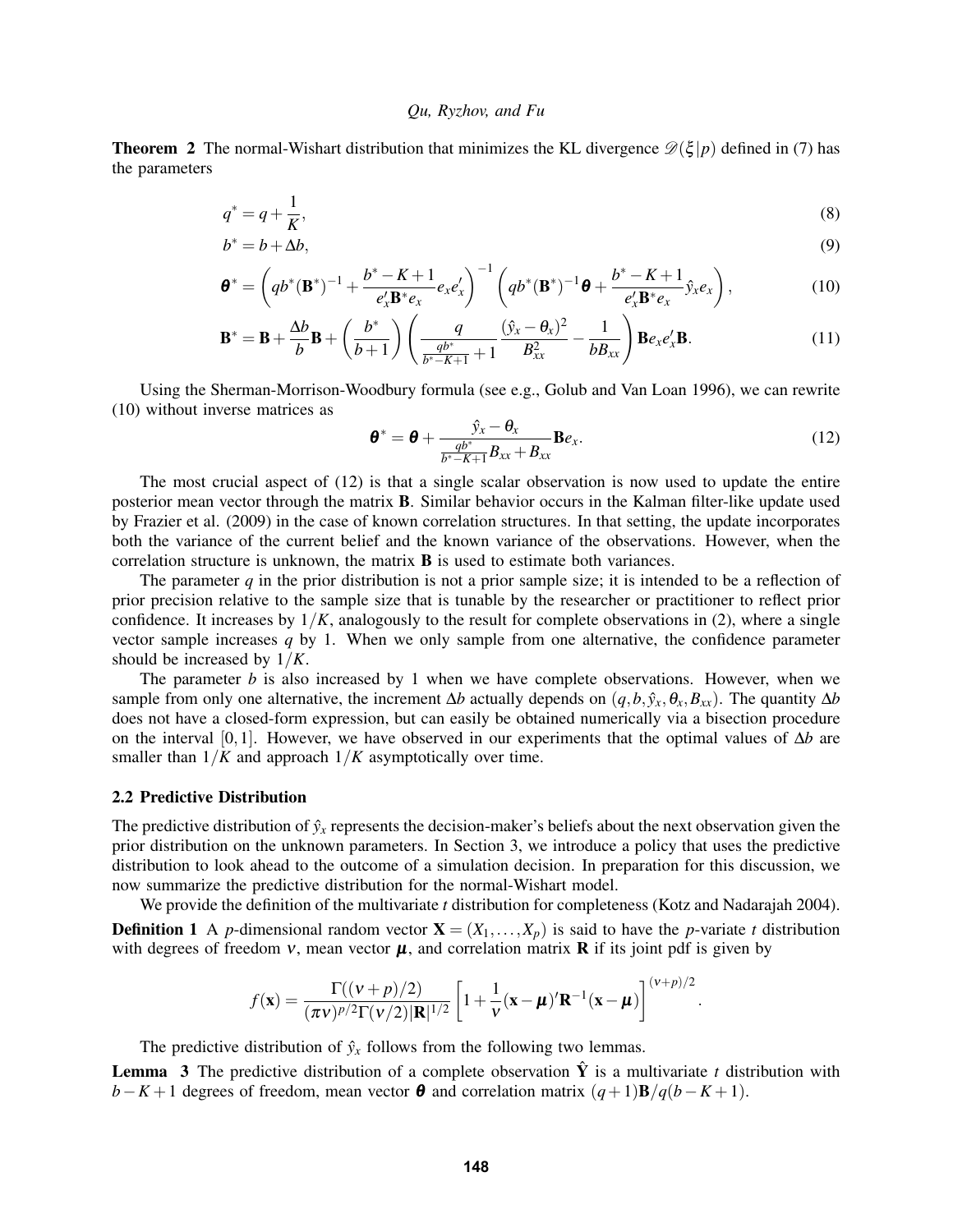**Lemma 4** The predictive distribution of  $\hat{y}_x$  is

$$
\hat{y}_x \sim t\left(b - K + 1, \theta_x, \frac{q(b - K + 1)}{(q + 1)B_{xx}}\right),\tag{13}
$$

which is a univariate Student's *t*-distribution with  $b - K + 1$  degrees of freedom, mean  $\theta_x$  and variance  $(q+1)B_{xx}/q(b-K-1).$ 

Using the predictive distribution found in (13), we can derive another expression for the updating equation of  $\theta$  in (12). Define

$$
T = \frac{\hat{y}_x - \theta_x}{\left(\frac{q+1}{q(b-K+1)}B_{xx}\right)^{1/2}},
$$

$$
\tilde{\mathbf{s}}(\mathbf{B},x) = \frac{\left(\frac{q+1}{q(b-K+1)}\right)^{1/2}}{\left(\frac{q(b+\Delta b)}{b+\Delta b-K+1}+1\right)B_{xx}^{1/2}}\mathbf{B}e_x.
$$

Then, (12) can be rewritten as

$$
\boldsymbol{\theta}^* = \boldsymbol{\theta} + \tilde{\mathbf{s}}(\mathbf{B}, x)T,\tag{14}
$$

where *T* has a Student's *t*-distribution with *b*−*K* +1 degrees of freedom, mean 0 and scale parameter 1.

# 3 THE VALUE OF INFORMATION

Value of information procedures allocate the simulation budget by evaluating the potential of new observations to improve the current estimate of the best value (see Chick 2006 for a survey). The information potential is defined in terms of the expected difference in the estimated objective value before and after the next observation occurs. We do not know exactly how an observation of alternative *x* will change our beliefs about the best alternative, but we can compute an expectation over the predictive distribution in (14). In this way, we can "look ahead" to the random outcome of the next observation, attempting to anticipate the results before we see them. If we sample from alternative *x* in the *n*th stage and collect observation  $\hat{y}_x^{n+1}$ , the value of information is defined as

$$
\mathscr{V}(x) = \mathbb{E}^n \left[ \max_i \theta_i^{n+1} \mid x^n = x \right] - \max_i \theta_i^n,
$$

where  $\mathbb{E}^n$  is the conditional expectation taken with respect to  $\mathscr{F}^n$ , the  $\sigma$ - algebra generated by  $x^0, \hat{y}^1, x^1$ ,  $\hat{y}^2, \ldots, x^{n-1}, \hat{y}^n$ , i.e., all decisions and observations before stage *n*.

Using (14), the expected value of information can be rewritten as

$$
\mathscr{V}(\boldsymbol{\theta}^n, \tilde{\mathbf{s}}(\mathbf{B}^n, x), m) = \mathbb{E}^n \left[ \max_i \theta_i^n + \tilde{\mathbf{s}}(\mathbf{B}^n, x^n) T_m \mid x^n = x \right] - \max_i \theta_i^n,
$$
\n(15)

where  $\mathcal V$  is defined by  $\mathcal V(\mathbf{a}, \mathbf{b}, m) = \mathbb E[\max_i a_i + b_i T_m] - \max_i a_i$ , **a** and **b** are  $K \times 1$  vectors. The random variable  $T_m$  follows a univariate Student's *t*-distribution with degrees of freedom *m*, mean 0 and variance 1.

We introduce a fully sequential policy called the *Projected Learning of Unknown Correlations with Knowledge gradients* (PLUCK). The PLUCK policy chooses its measurement decision by

$$
X^{PLUCK,n} \in \operatorname*{argmax}_{x} \mathscr{V}(\boldsymbol{\theta}^{n}, \tilde{\mathbf{s}}(\mathbf{B}^{n}, x), m).
$$

We now show how the value of information can be computed exactly.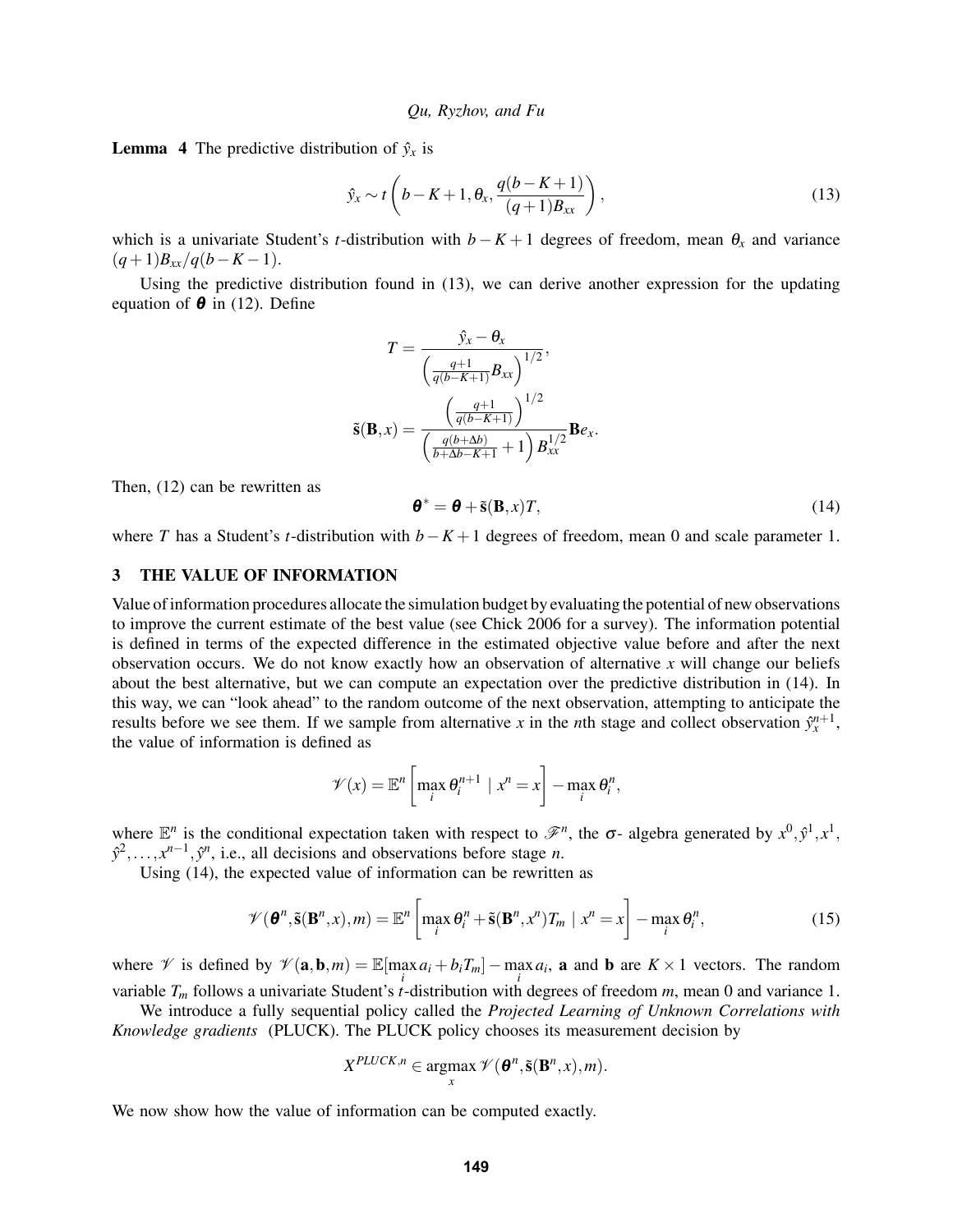#### 3.1 Computation of the Value of Information

Define a function  $h : \mathbb{R} \mapsto \{1,2,\ldots,K\}$  as

$$
h(t) := \max(\underset{i}{\operatorname{argmax}} a_i + b_i t).
$$

The function *h* tells us which alternative will appear to be the best given  $T_m = t$ . Instead of calculating  $\mathcal{V}(\mathbf{a}, \mathbf{b}, m)$  directly, we first rewrite  $a_{h(T_m)} + b_{h(T_m)}T_m$  as a telescoping sum,

$$
a_{h(0)} + b_{h(0)}T_m + \left[\sum_{i=h(0)}^{h(T_m)-1} (a_{i+1} - a_i) + (b_{i+1} - b_i)T_m\right] + \left[\sum_{i=h(T_m)}^{h(0)-1} (a_i - a_{i+1}) + (b_i - b_{i+1})T_m\right].
$$

Using standard techniques (see e.g., Frazier et al. 2009), we can find a non-decreasing sequence  ${c_i}_{i}^K$ *i*=0 such that  $h(z) = i$  if and only if  $z \in [c_{i-1}, c_i)$ . It follows that  $\mathcal{V}(\mathbf{a}, \mathbf{b}, m)$  can be written as

$$
\mathscr{V}(\mathbf{a}, \mathbf{b}, m) = \sum_{i=1}^{K-1} (b_{i+1} - b_i) \mathbb{E}[(-|c_i| + T_m)^+].
$$

To compute this quantity, we need an expression for the tail expectation of a univariate Student's *t*distribution. Let  $g_m(\cdot)$  and  $G_m(\cdot)$  be the pdf and cdf, respectively, of a standard Student's *t*-distribution with *m* degrees of freedom. We proceed with the computation by rewriting  $\mathbb{E}[(T_m - |c_i|)^+]$  as

$$
\mathbb{E} [(T_m-|c_i|)^+] = \mathbb{E} (T_m \cdot \mathbf{1}_{\{T_m>|c_i|\}}) - |c_i| (1-G_m(|c_i|)).
$$

It can be shown that

$$
\mathbb{E}(T_m \cdot \mathbf{1}_{\{T_m > |c_i|\}}) = \frac{m + c_i^2}{m - 1} g_m(|c_i|).
$$

Therefore we can obtain a closed-form expression for the value of information as follows:

$$
\mathscr{V}(\mathbf{a}, \mathbf{b}, m) = \sum_{i=1}^{K-1} (b_{i+1} - b_i) \left( \frac{m + c_i^2}{m - 1} g_m(|c_i|) - |c_i| (1 - G_m(|c_i|)) \right).
$$
 (16)

#### 3.2 Monotonicity of the Value of Information

The value of information calculated in (16) depends on the degrees of freedom *m* of the Student's *t*distribution. As the PLUCK policy collects information, *m* will increase. The following result shows that, all else being equal, information is less valuable when *m* is larger. Since  $m = b - K + 1$ , the degrees of freedom are directly related to the total amount of information we have collected thus far, represented by *b*. In other words, the same information is less valuable when we have already accumulated many other observations.

**Theorem 5** For fixed  $K \times 1$  vectors **a** and **b**, the value of information  $\mathcal{V}(\mathbf{a}, \mathbf{b}, m)$  is a decreasing function in the degrees of freedom parameter *m*.

We point out an interesting consequence of Theorem 5. If we take  $m \to \infty$ , the random variable  $T_m$ converges weakly to a standard normal distribution. This is precisely what occurs when the correlation structure is known: the value of information in (15) will be calculated using a normal random variable (see Powell and Ryzhov 2012). It follows that, given the same set of beliefs about the means and covariances, information will be more valuable when the correlation structure is unknown than when the latter is known. To put it simply, we learn more from a single observation when we are learning both means and covariances.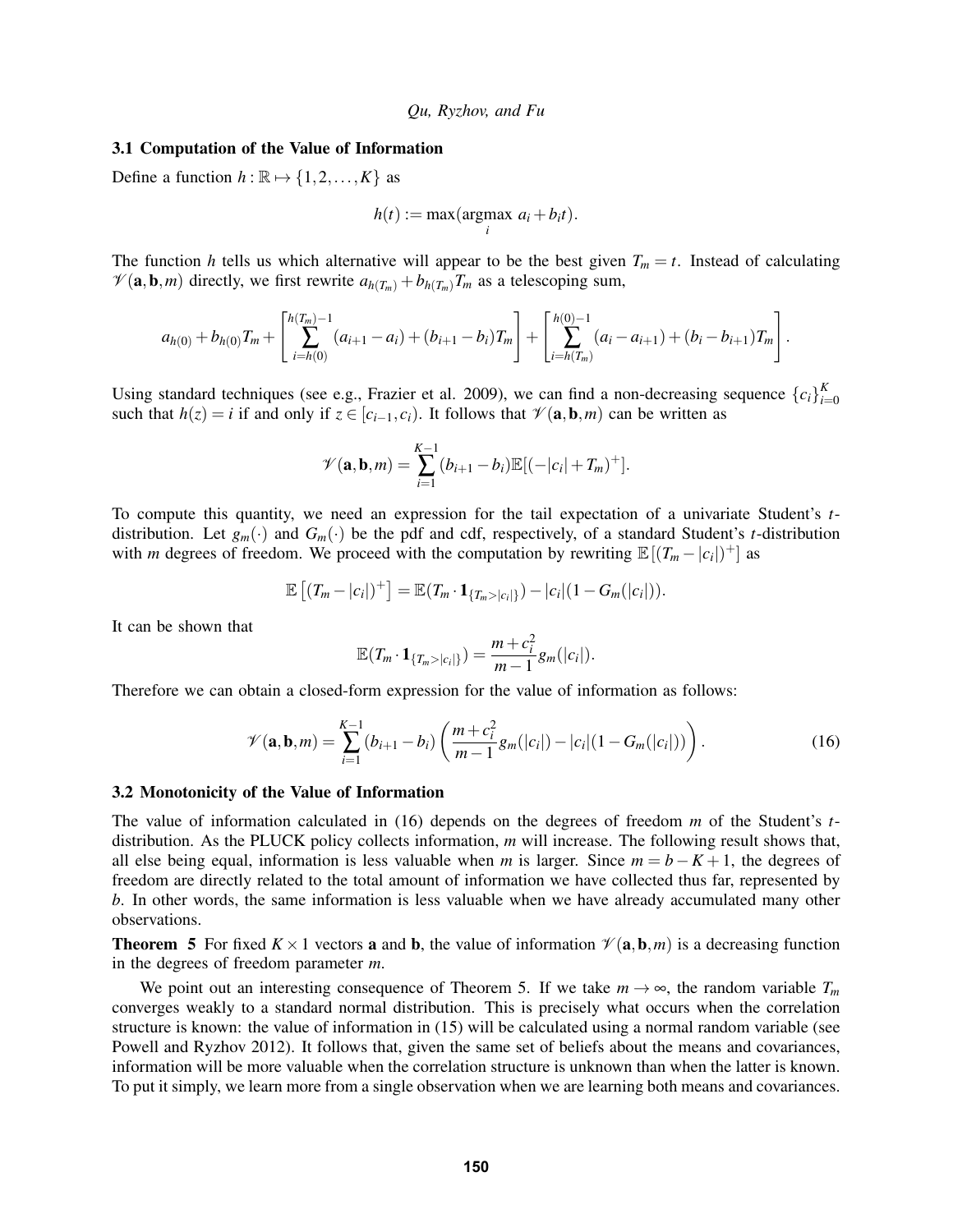|                             |                         | Policies     |            |        |        |
|-----------------------------|-------------------------|--------------|------------|--------|--------|
| Experiment                  | Performance Measure     | <b>PLUCK</b> | <b>CKG</b> | Greedy | LL     |
|                             | <b>Opportunity Cost</b> | 0.0851       | 0.2192     | 0.1950 | 0.2657 |
|                             | <b>Standard Errors</b>  | 0.0036       | 0.0050     | 0.0049 | 0.0056 |
| $\mathcal{D}_{\mathcal{L}}$ | <b>Opportunity Cost</b> | 0.0031       | 0.1037     | 0.1434 | 0.2424 |
|                             | <b>Standard Errors</b>  | 0.0026       | 0.0049     | 0.0061 | 0.0060 |
| 3                           | <b>Opportunity Cost</b> | 0.0773       | 0.1430     | 0.2716 | 0.2402 |
|                             | <b>Standard Errors</b>  | 0.0027       | 0.0051     | 0.0053 | 0.0022 |
| 4                           | <b>Opportunity Cost</b> | 0.0917       | 0.1254     | 0.1784 | 0.3501 |
|                             | <b>Standard Errors</b>  | 0.0038       | 0.0040     | 0.0039 | 0.0061 |

Table 1: Final opportunity cost and standard errors for the experiments.

### 4 APPLICATION TO WIND FARM PLACEMENT

Within the context of the wind farm placement problem described earlier, we compare the performance of the PLUCK policy with other learning policies. We use hourly wind speed data (Cosgrove et al. 2003) across the United States with latitude and longitude resolution of 0.125 degrees. The data consist of two components: the zonal component  $u$  (in the west-east direction) and the meridional component  $v$  (in the north-south direction). Assuming for the purpose of this example that all the wind turbines can be placed north-south direction). Assuming for the purpose of this example that all the wind turbines can be placed<br>in the right direction, we focus on the magnitude of the wind speed, which is defined as  $\sqrt{u^2 + y^2}$ . The objective is to select the location with the highest wind speed over a set of 64 locations.

### 4.1 Experiment Settings

We considered data from four regions across the United States: California, Texas, Iowa and Washington. All regions have high wind capacity installed or high percentage of wind power generation in recent years. For each of the four regions, we selected 64 different locations sitting on an  $8 \times 8$  grid (area of the grid is about 3500 square miles to 4500 square miles) within the region as alternatives for wind farm placement.

We used 1800 days of data to estimate the mean and covariance matrix of a multivariate normal distribution. We then chose these fitted parameters to represent the "true" underlying sampling distribution. In our experiments, individual observations were sampled by simulating from multivariate normal distributions with the "true" parameter values. However, the policies were not allowed to see the "truth" when making decisions. We considered four policies in the comparison: the PLUCK policy, the correlated KG (CKG) policy in Frazier et al. (2009), a Greedy policy and the LL policy with linear loss in Chick and Inoue (2001). We briefly explain the distinctions between these policies below.

Both PLUCK and CKG are designed to sample sequentially, with CKG assuming a known covariance structure. The greedy policy is also sequential, choosing the alternative with the highest value of  $\theta^n$  at time step *n* and using our approximate normal-Wishart model to update the beliefs. By contrast, the LL policy of Chick and Inoue (2001) first screens out a subset of alternatives, then allocates the simulation budget equally among the rest, and measures them in batch. This structure allows a conjugate normal-Wishart prior to be used, with the drawback that the policy often samples alternatives that do not provide a lot of useful information.

### 4.2 Experimental Results

It is critical to collect information efficiently when the decision-maker's prior beliefs are inaccurate or misleading. To show that the PLUCK policy is particularly effective in such a situation, we used a small number of data points to create a prior for which the location that appeared to be the best was quite different from the true best location. We discuss this issue further below; for now, we note that each policy was given a budget of  $N = 100$  measurements to correct this initial error. Table 1 give the final opportunity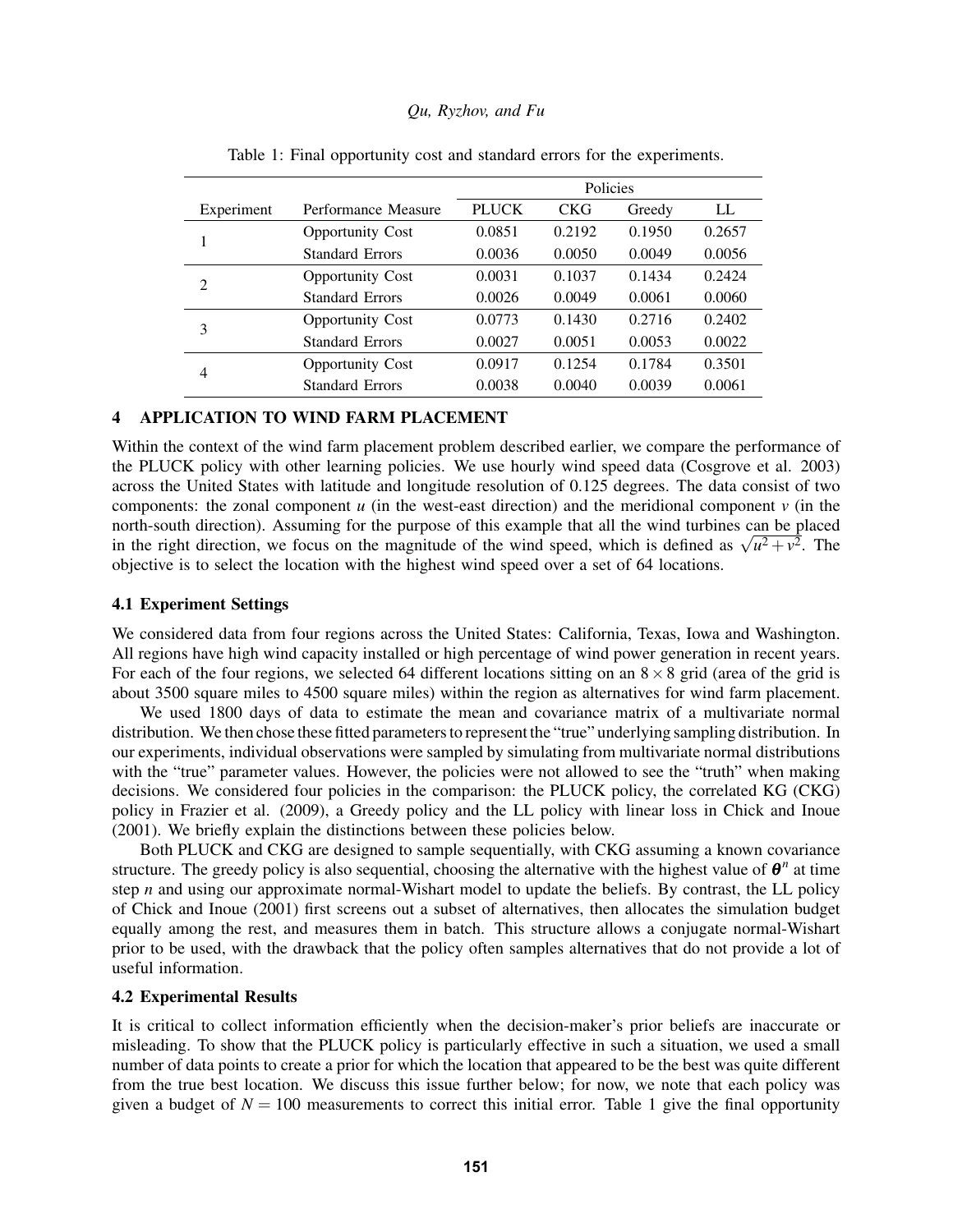



Figure 1: Averaged opportunity cost vs. the number of samples.

cost, which is defined as

$$
C^{\pi} = \max_{x} \mu_x - \mu_{(\text{argmax}_x \boldsymbol{\theta}_x^N)}
$$

after *N* measurements for each policy  $\pi$ , averaged over 1000 sample paths. Lower opportunity cost suggests that a policy selects an alternative closer to the best. The PLUCK policy outperforms all other competing policies by a statistically significant amount, while the correlated KG policy has smaller final opportunity cost than the other two policies. The LL policy performs poorly in all four experiments, possibly because the simulation budget is quite small relative to the number of alternatives.

Figure 1 shows how this performance measure changes as the number of samples *N* varies from 1 to 100. The bands indicate the mean performance measures plus or minus two standard errors. The LL policy is omitted from these pictures because it allocates simulations in batch rather than sequentially, by dividing them uniformly across any alternatives that were not screened out. The opportunity cost for PLUCK tends to decrease over time. For CKG, there is a general tendency toward improvement; however, there is also a sharp degradation in performance for every short time horizons. We conjecture that this behavior arises because CKG assumes a known covariance structure. If the prior beliefs about the correlations are inaccurate, this misdirects the way in which CKG incorporates new information into the posterior. A small amount of information can thus make CKG produce even worse performance than what could be obtained with just the prior.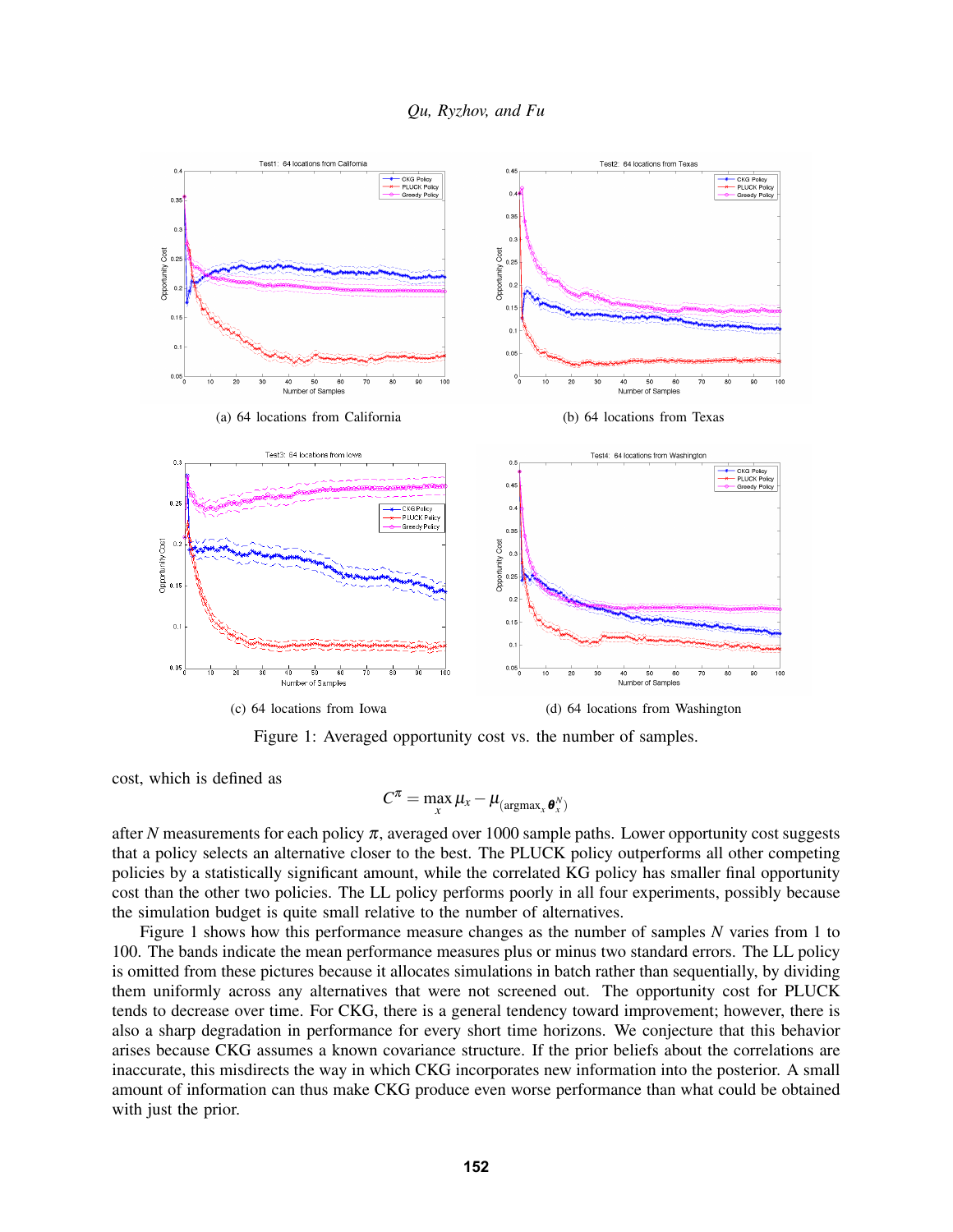

Figure 2: Value of information and Maximum Error.

We also considered a different set of experiments in which results were averaged across multiple priors constructed by small-sample bootstrapping from the wind speed data. Overall, we found that PLUCK still outperformed the competition, with the caveat that all policies were more heavily affected by the initial degradation in performance (the early iterations needed to get a handle on the true correlation structure).

We also make two interesting observations from the experimental results. Figure 2(a) shows the logarithm of the value of information as computed by both PLUCK and CKG (for a particular experiment),



Figure 3: Contour map of different policies.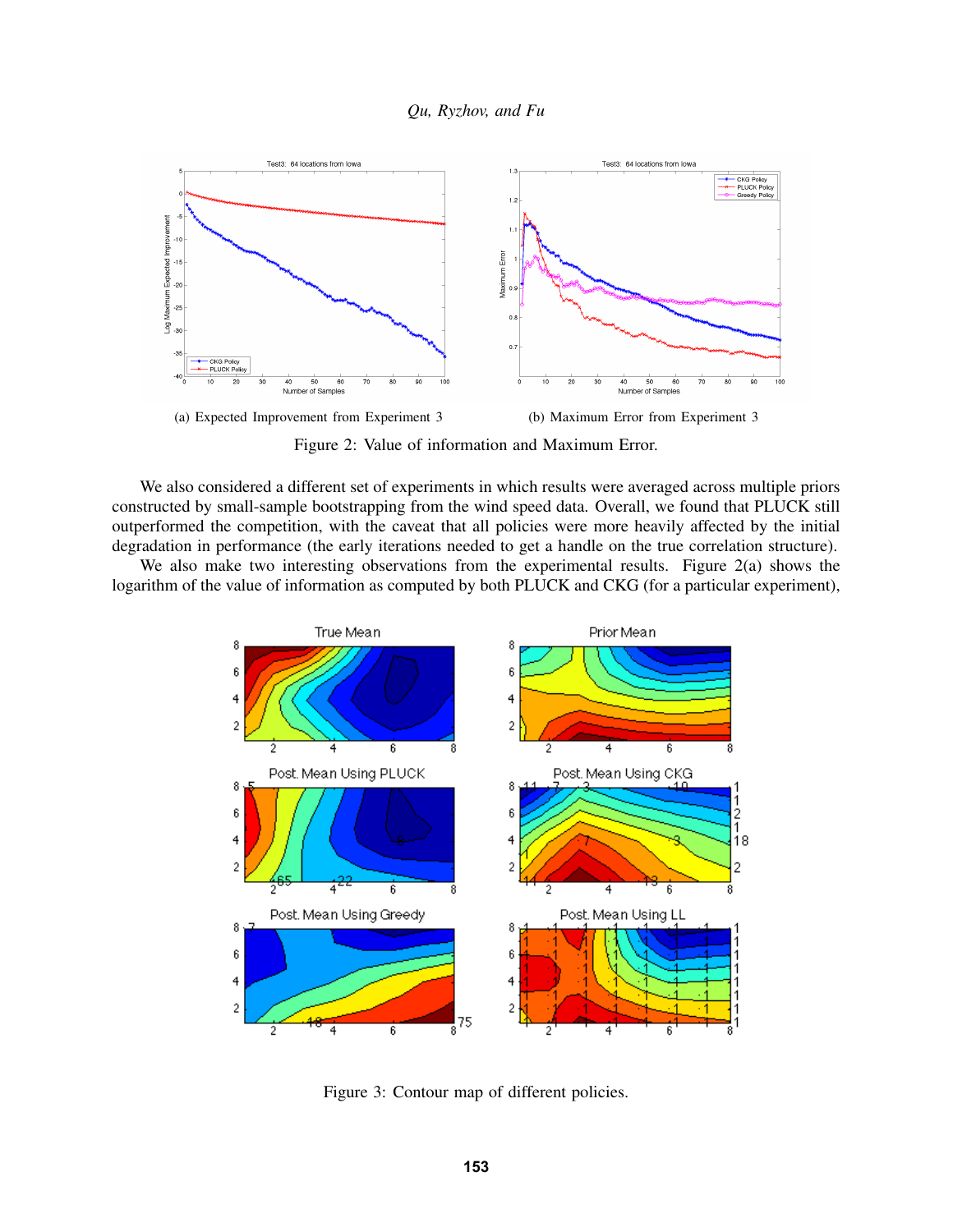while Figure 2(b) shows the maximum absolute difference between the posterior and true means for various policies. Figure 2(a) shows that the value of information is much higher when we consider unknown correlations, as suggested by Theorem 5. Figure 2(b) shows that the PLUCK policy does a better overall job of estimating the true values.

Figure 3 gives contour maps of the true means, prior means and posterior means after 100 measurements with four different policies. The number of times that each alternative is measured is also shown on the contour maps (zeros are omitted). Red colors indicate higher values. We can see that the true best alternative is in the upper-left corner, whereas the prior misdirects us toward bottom-center. After 100 measurements, the PLUCK policy captures the general trend of the true values, whereas CKG is still stuck on beliefs that resemble the prior. The LL policy comes closer to the true values, but its batch structure ends up allocating many samples to alternatives that do not provide a lot of useful information.

# 5 CONCLUSION

We have presented the first computationally tractable statistical learning model for fully sequential ranking and selection with unknown correlation structures. We have also derived a value of information procedure that anticipates new information about both the true values and the true correlations when allocating simulations. Previous work in this area has required known correlation structures, an assumption that is likely to be violated in many applications. We believe that our work offers a useful way to tackle problems with difficult correlation structures, and opens up new problem classes for Bayesian optimal learning.

# **REFERENCES**

- Bechhofer, R. E., T. J. Santner, and D. M. Goldsman. 1995. *Design and Analysis of Experiments for Statistical Selection, Screening and Multiple Comparisons*. New York: J.Wiley & Sons.
- Chen, C.-H., D. He, M. C. Fu, and L. H. Lee. 2008. "Efficient simulation budget allocation for selecting an optimal subset". *INFORMS Journal on Computing* 20 (4): 579–595.
- Chen, C.-H., and L. H. Lee. 2010. *Stochastic Simulation Optimization: An Optimal Computing Budget Allocation*. World Scientific.
- Chick, S. E. 2006. "Subjective Probability and Bayesian Methodology". In *Handbooks of Operations Research and Management Science, vol. 13: Simulation*, edited by S. Henderson and B. Nelson, 225–258. North-Holland Publishing, Amsterdam.
- Chick, S. E., J. Branke, and C. Schmidt. 2010. "Sequential Sampling to Myopically Maximize the Expected Value of Information". *INFORMS Journal on Computing* 22 (1): 71–80.
- Chick, S. E., and K. Inoue. 2001. "New Procedures to Select the Best Simulated System Using Common Random Numbers". *Management Science* 47 (8): 1133–1149.
- Cosgrove, B. A., D. Lohmann, K. E. Mitchell, P. R. Houser, E. F. Wood, J. C. Schaake, A. Robock, C. Marshall, J. Sheffield, Q. Duan, L. Luo, R. W. Higgins, R. T. Pinker, J. D. Tarpley, and J. Meng. 2003. "Real-time and retrospective forcing in the North American Land Data Assimilation System (NLDAS) project". *Journal of Geophysical Research* 108 (D22): 8842–8853.
- DeGroot, M. H. 2004. *Optimal Statistical Decisions*. WCL ed. New York: Wiley-Interscience.
- Dominici, F., G. Parmigiani, and M. Clyde. 2000. "Conjugate analysis of multivariate normal data with incomplete observations". *Canadian Journal of Statistics* 28 (3): 533–550.
- Frazier, P. I., W. B. Powell, and S. Dayanik. 2009. "The knowledge-gradient policy for correlated normal rewards". *INFORMS Journal on Computing* 21 (4): 599–613.
- Fu, M. C., J.-Q. Hu, C.-H. Chen, and X. Xiong. 2007. "Simulation Allocation for Determining the Best Design in the Presence of Correlated Sampling". *INFORMS Journal on Computing* 19 (1): 101–111.
- Golub, G. H., and C. F. Van Loan. 1996. *Matrix Computations*. Johns Hopkins Studies in the Mathematical Sciences. Johns Hopkins University Press.
- Gupta, A. K., and D. K. Nagar. 2000. *Matrix variate distributions*. Chapman & Hall.